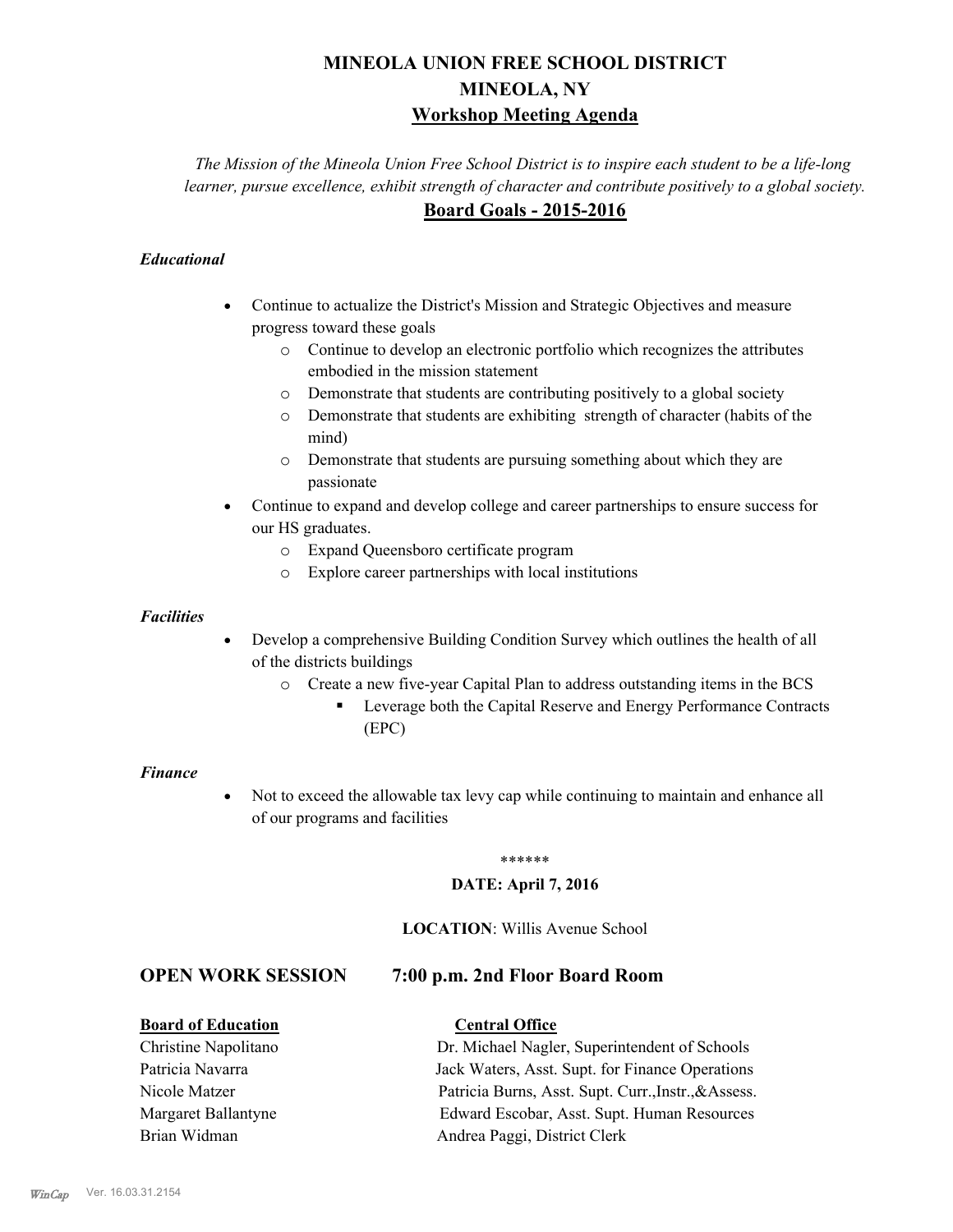**A. Call to Order** 

**B. Pledge of Allegiance**

**C. Reading of Mission**

**D. Moment of Silent Meditation**

**E. Dais & Visitor Introductions**

**F. High School Student Organization Report**

#### **G. BOE Reports**

- **a. Comments from Board Trustees**
- **b. Comments from Board President**
- **c. Comments from Superintendent**

**H. Old Business**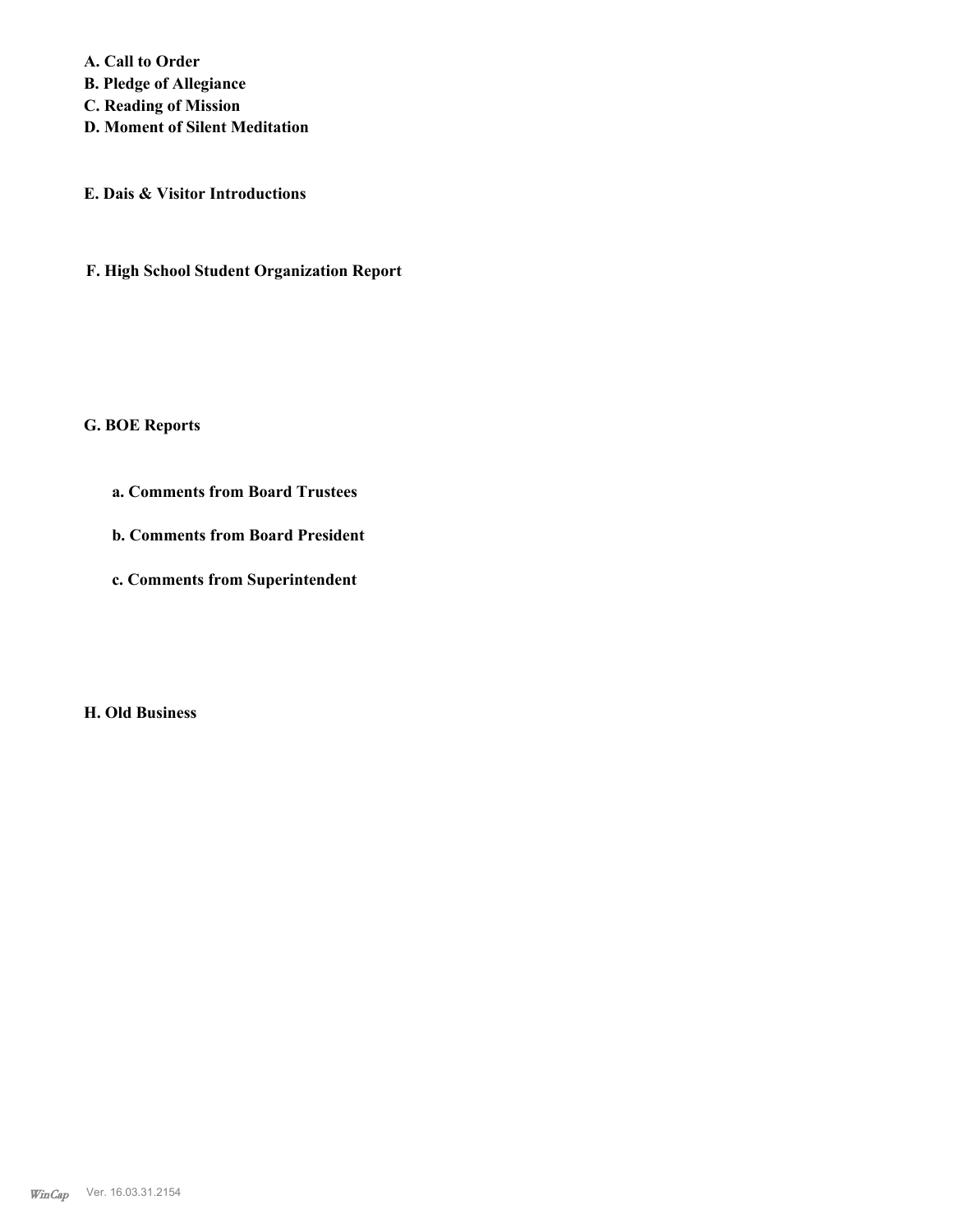#### **Inter-Municpal Cooperative Transportation Agreement**

**RESOLUTION # 63 - WHEREAS**, a number of public school districts in Nassau County wish to jointly solicit proposals, together with the Nassau Board of Cooperative Educational Services ("BOCES") for pupil transportation services for the 2016-17 school year (and any renewal period) in accordance with the applicable provisions of General Municipal Law;

**WHEREAS**, the public school districts and the BOCES have agreed to form a Cooperative (the "Cooperative") for this purpose;

**WHEREAS, the Mineola School District** is desirous of participating in the Cooperative for joint solicitation of proposals for pupil transportation services as authorized by General Municipal Law, Section 119-0 in accordance with the terms and conditions of the Inter-Municipal Cooperative Transportation Agreement attached hereto;

**NOW THEREFORE BE IT RESOLVED,** that the Board of Education authorizes the School District to participate in the Cooperative; and

**BE IT FURTHER RESOLVED**, that the Board of Education hereby approves the Inter-Municipal Cooperative Transportation Agreement (Recitals) attached hereto and authorizes the Board President to execute the Agreement on behalf of the Board of Education.

| <b>Motion:</b><br>Second: |  |     |  |
|---------------------------|--|-----|--|
| Yes:                      |  | No: |  |
|                           |  |     |  |
|                           |  |     |  |
| Passed:                   |  |     |  |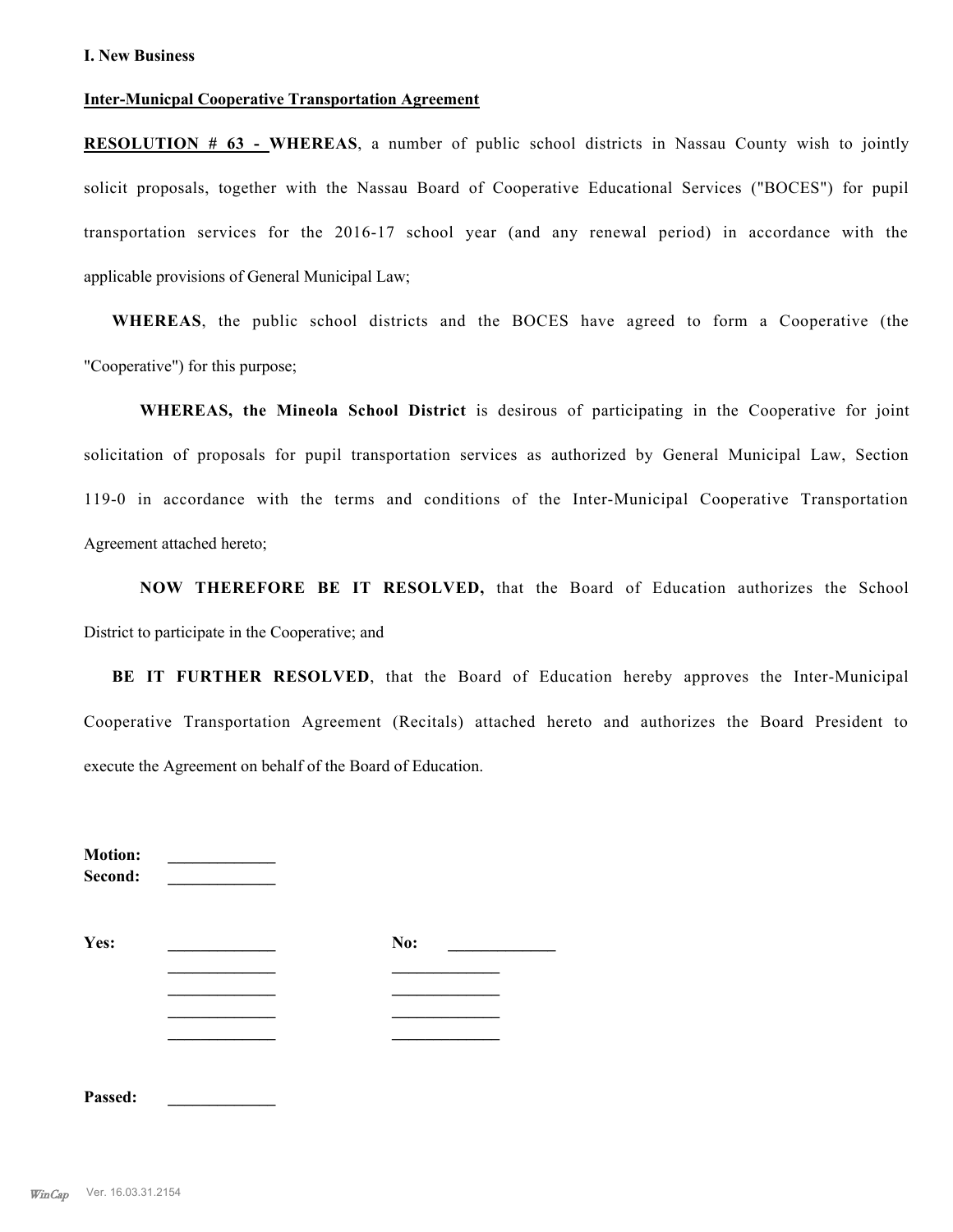### **2016-2017 Cooperative Bid- Materials & Supplies (Bus, Van & Auto Parts & Transmission)**

**RESOLUTION # 64- WHEREAS,** It is the plan of the Boards of Education of Garden City UFSD, Herricks UFSD, Mineola UFSD, Great Neck UFSD, Levittown UFSD, North Shore Central School District, Port Washington UFSD, East Rockaway School District, Roslyn UFSD, Long Beach UFSD, Island Park UFSD, Floral Park-Bellerose School District, Plainedge School District, Jericho School District, and East Williston UFSD County of Nassau, New York to bid jointly for Materials & Supplies (Bus & Auto Parts & Transmission) and

**WHEREAS,** The Mineola School District is desirous of participating with other school districts in Nassau County in the joint bidding of the commodities mentioned above as authorized by General Municipal Law, Section 119-0 and

**WHEREAS,** The Mineola School District wishes to appoint a committee to assume the responsibility for drafting of specifications, advertising for bids, accepting and opening bids, tabulating bids, reporting the results to the Boards of Education and making recommendations thereon, therefore

**BE IT RESOLVED,** That the Board of Education of the Mineola School District hereby appoints David C. Murphy, Jr., for theMineola School District to represent it in all matters related above, and

**BE IT FURTHER RESOLVED,** That the Mineola School District Board of Education authorizes the above mentioned committee to represent it in all matters leading up to the entering into a contract for the purchase of the above mentioned commodities, and

BE IT FURTHER RESOLVED, That the Mineola School District Board of Education agrees to assume its equitable share of the costs of the cooperative bidding, and

**BE IT FURTHER RESOLVED,** That the Mineola School District Board of Education agrees (1) to abide by the majority decisions of the participating districts on quality standards: (2) that unless all bids are rejected, it will award contracts according to the recommendations of the committee: (3) that after award of contract(s) it will conduct all negotiations directly with the successful bidder(s)

| <b>Motion:</b><br>Second: |     |  |
|---------------------------|-----|--|
| Yes:                      | No: |  |
|                           |     |  |
|                           |     |  |
|                           |     |  |
| Passed:                   |     |  |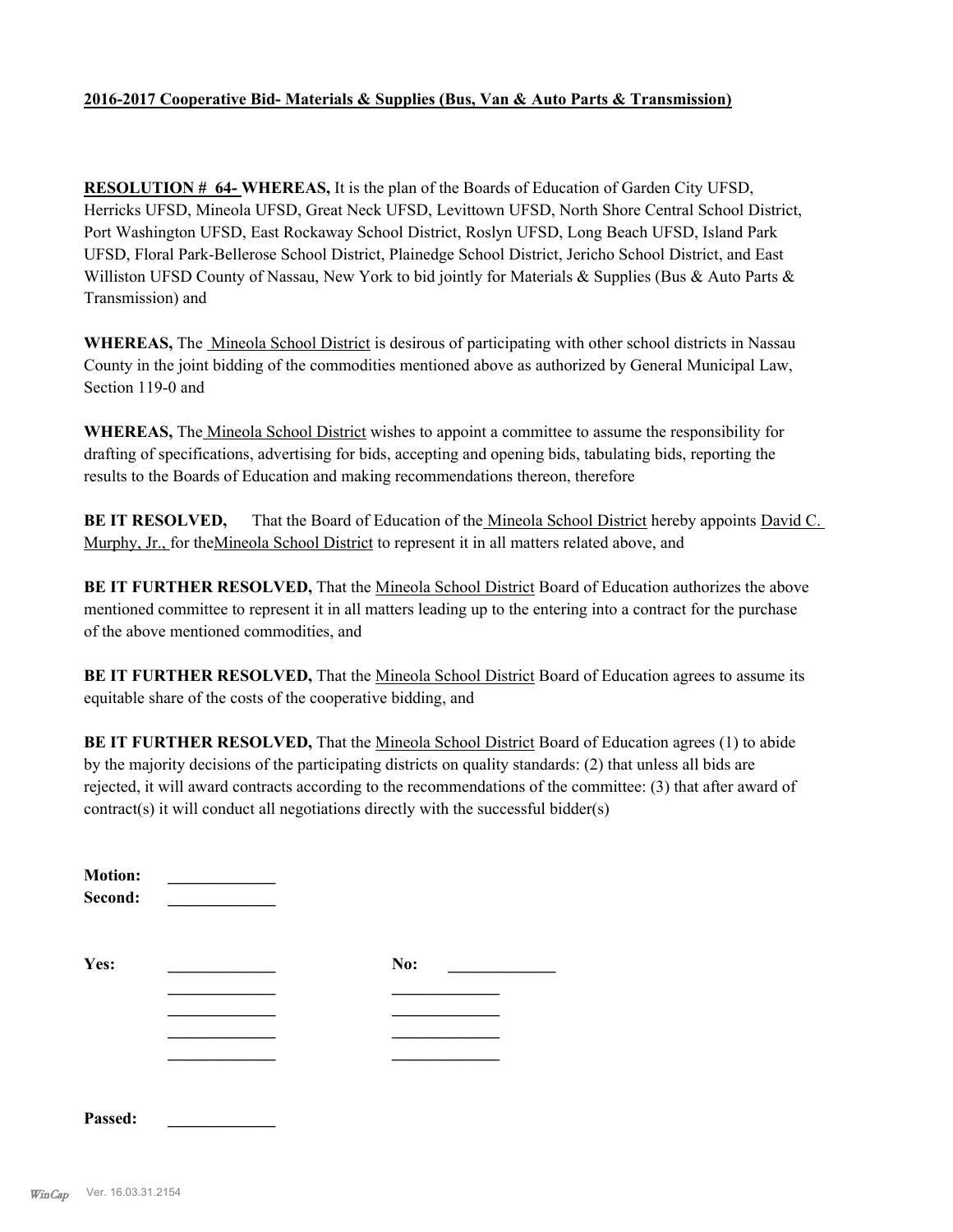#### **J. Consensus Agenda**

**RESOLUTION # 65- BE IT RESOLVED** that the Board of Education approves the consensus agenda items J.1.a. through J.5.a., as presented.

| <b>Motion:</b><br>Second: |     |  |
|---------------------------|-----|--|
| Yes:                      | No: |  |
|                           |     |  |
|                           |     |  |
|                           |     |  |
|                           |     |  |

**Passed: \_\_\_\_\_\_\_\_\_\_\_\_\_**

## 1. **Accepting of Minutes**

That the Board of Education accepts the minutes of the March 17, 2016 Business Meeting as presented. a.

#### 2. **Instruction**

- a. Leave(s) of Absence/Child Rearing
- That the Board of Education grants a Leave of Absence to Susan Palladino, for child-rearing purposes, using accumulated sick days, starting March 29, 2016, in accordance with a Memorandum of Understanding dated March 22, 2016. 1.
- b. Appointments Instruction
- That the Board of Education approves the appointment of Samantha Stavish, to the position of Leave Replacement Teacher for Morgan Mercaldi, effective February 22, 2016 to on or before June 30, 2016. Salary: BA, Step 1, \$58,706. 1.
- That the Board of Education approves the appointment of Jennifer Capella, to the position of Leave Replacement ESL teacher, for Nancy Rojas, effective March 21, 2016 to June 30, 2016. Salary: MA, Step 1, \$68,282. 2.
- That the Board of Education approves the appointment of Phyllis Klein, to the position of part time hourly paid Speech Teacher, February 23, 2016 with a salary of \$55.32. 3.
- That the Board of Education approves the appointment of Stephanie Kelly, to the position of Leave Replacement Teacher for Susan Palladino, effective March 30, 2016. Salary: MA, Step 1, \$68,282. 4.

## 3. **Instruction: Contracted**

a. That the Board of Education approves the License and Operating Agreement between the Mineola UFSD and the SCOPE Education Services for the Before and After School Child Care program for the 2016- 2017 school year.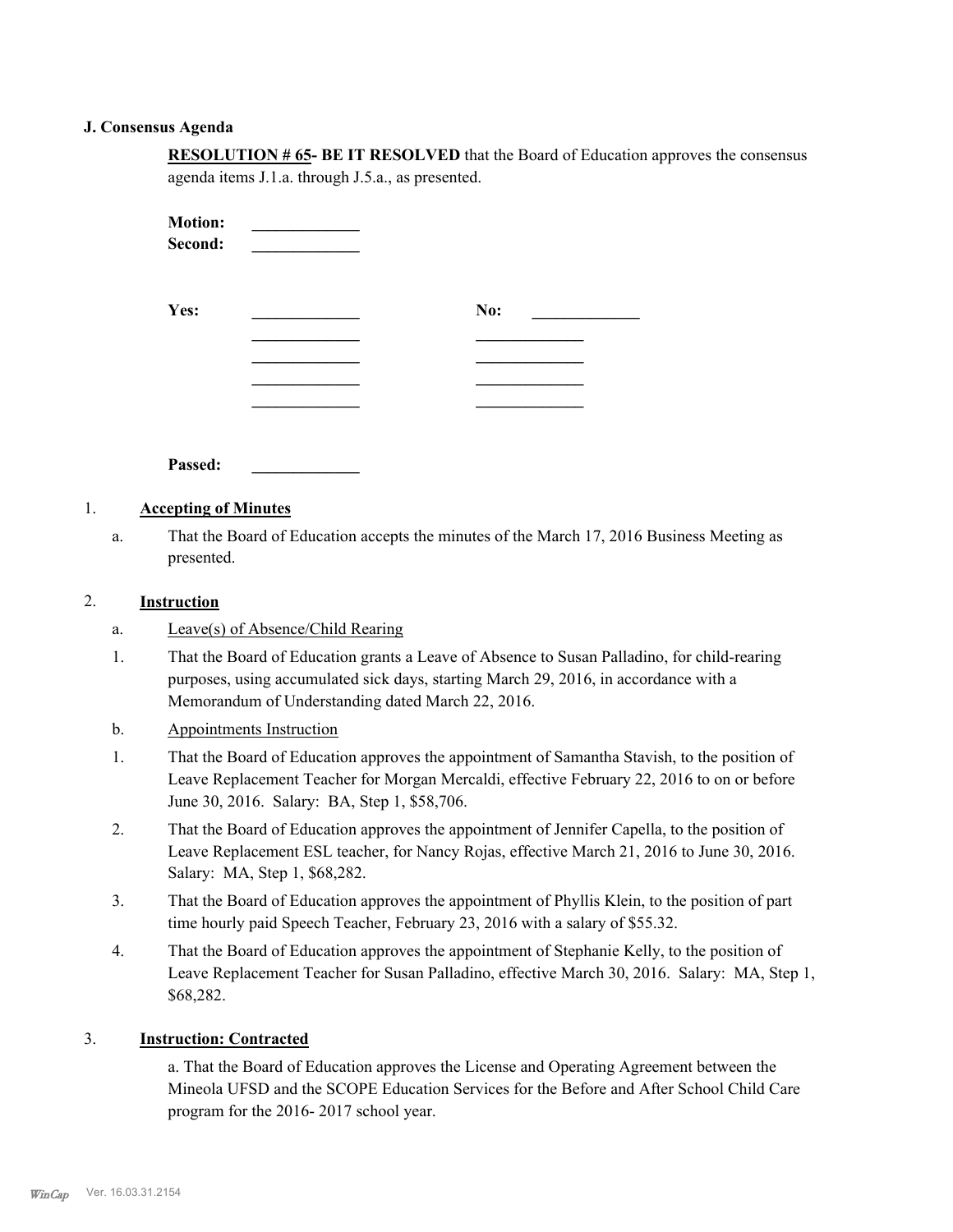## 4. **Civil Service**

- a. Appointments
- That the Board of Education approve the appointment of Regina Cappuccio, to the position of part time Bus Attendant, to replace Olga Santoli, effective April 1, 2016. Salary is \$10.91 per hour on Step 1. 1.
- That the Board of Education approve the appointment of Jose Martinez, to the position of Cleaner Sub effective April 4, 2016. Salary is \$12.25 per hour. 2.
- That the Board of Education approve the appointment of Jessica Spetalas, to the position of part time Teacher Aide at Jackson Avenue School, effective April 11, 2016. Salary is \$13.95 per hour. 3.
- b. Leave(s) of Absence
- That the Board of Education grant a request to Debra Stotzky, part time Teacher Aide at the High School, for an unpaid Personal Leave of Absence, effective April, 11, 2016. 1.
- That the Board of Education grant a request to John Hassell, Cleaner at the High School, for a Leave of Absence, effective April 1, 2016 through June 30, 2016. 2.
- c. Leave(s) of Absence
- That the Board of Education approve a paid Medical Leave of Absence to Terence Doyle, Maintainer, effective April 1, 2016 through May 6, 2016. Mr. Doyle is then requesting a Family Medical Leave of Absence from May 9, 2016 through July 29, 2016. 1.
- d. Leave Replacement
- That the Board of Education approve the reappointment of John Hassell as a Leave Replacement for Terrence Doyle, Maintainer, effective April 1, 2016 through June 30, 2016. Salary is \$48,918 on Step 1. 1.
- e. Civil Service: Other
- That the Board of Education approve the following positions for the summer of 2016 at the Mineola High School, effective July 1, 2016 through August 30, 2016: 1.

**1 Clerical- Main Office**- Assists with opening and closing of school; ordering supplies and assisting with Mineola EAST.

**1 Clerical- Guidance Office-** Update student files, reorganize in-coming 8th grader files; assist with scheduling and prepare schedules for Mineola EAST

**1 Student Worker**- Textbooks/Main Office- Barcode new books, organize bookroom, unpack new supplies, assist with Mineola EAST & distribution of parochial books & Ipads

**3 Summer Workers-** Mineola East: Three days, (9:00 am - 1:00 pm), plus two evenings (5:00 pm- 8:30 pm) to assist with Mineola East one week prior to school opening.

Appointment(S) Summer Bus Driver(s) f.

> That the Board of Education approves the following staff members as Summer Bus Drivers from 7/1/16 through 8/31/16:

| <b>POSITION</b>   | EMPLOYEE NAME    | <b>SALARY</b> | <b>EFFECTIVE</b> |
|-------------------|------------------|---------------|------------------|
| <b>Bus Driver</b> | Ronald J. Albano | \$25.00       | 07/01/2016       |
| <b>Bus Driver</b> | Maria E. Coleman | \$25.00       | 07/01/2016       |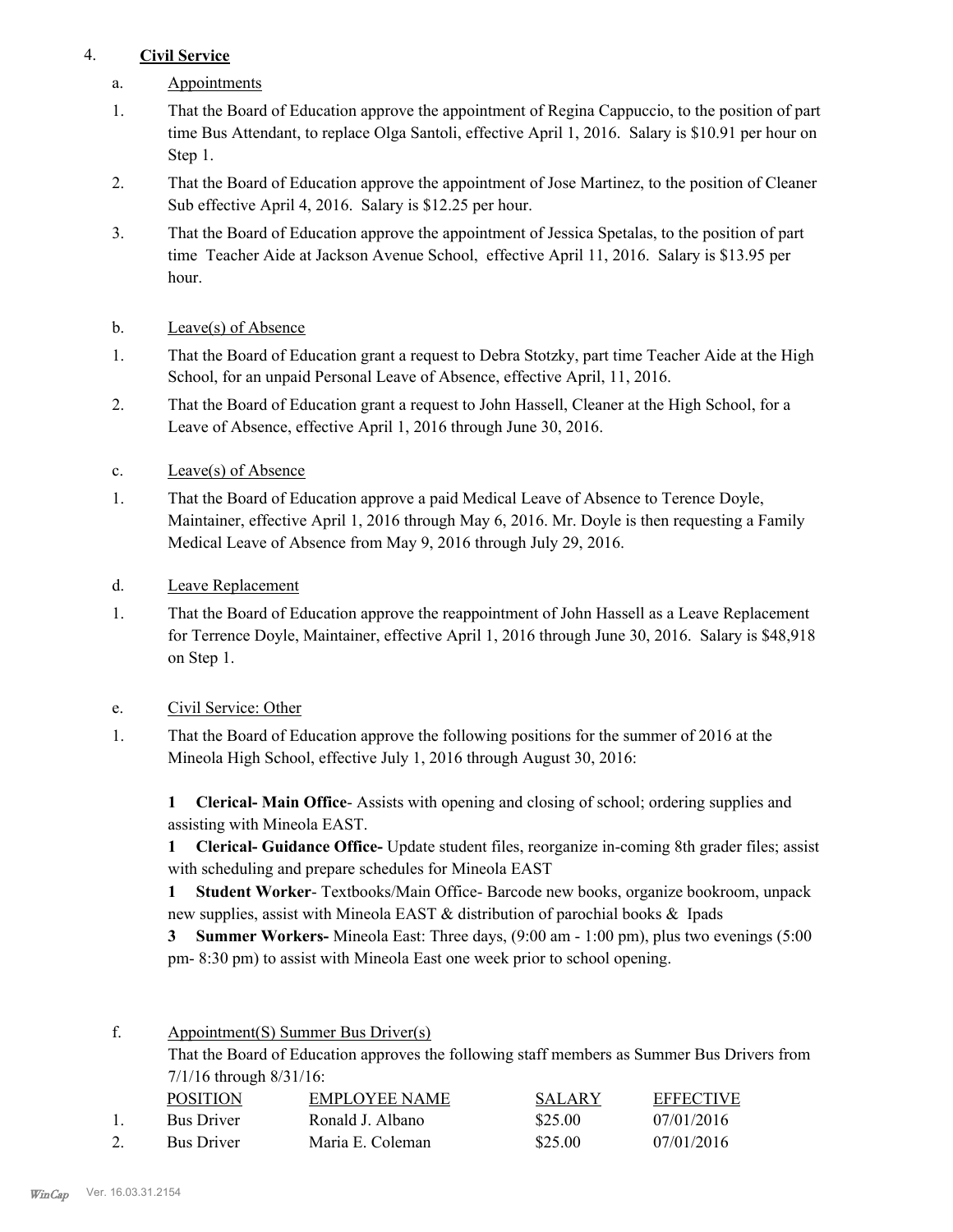|                | <b>POSITION</b>   | <b>EMPLOYEE NAME</b>   | <b>SALARY</b> | <b>EFFECTIVE</b> |
|----------------|-------------------|------------------------|---------------|------------------|
| 3 <sub>1</sub> | <b>Bus Driver</b> | Teresa Coleman         | \$25.00       | 07/01/2016       |
| 4.             | <b>Bus Driver</b> | Josefina Dasilva       | \$25.00       | 07/01/2016       |
| 5.             | <b>Bus Driver</b> | Maria David            | \$25.00       | 07/01/2016       |
| 6.             | <b>Bus Driver</b> | Lee Dunninger          | \$25.00       | 07/01/2016       |
| 7.             | <b>Bus Driver</b> | Joaquim M. Farinhas    | \$25.00       | 07/01/2016       |
| 8.             | <b>Bus Driver</b> | Francis X. Feeley      | \$25.00       | 07/01/2016       |
| 9.             | <b>Bus Driver</b> | Brian Flynn            | \$25.00       | 07/01/2016       |
| 10.            | <b>Bus Driver</b> | James Gallagher        | \$25.00       | 07/01/2016       |
| 11.            | <b>Bus Driver</b> | <b>Gregory Glover</b>  | \$25.00       | 07/01/2016       |
| 12.            | <b>Bus Driver</b> | Andrew Greenberg       | \$25.00       | 07/01/2016       |
| 13.            | <b>Bus Driver</b> | Nancy Jones            | \$25.00       | 07/01/2016       |
| 14.            | <b>Bus Driver</b> | Daniel McNamara        | \$25.00       | 07/01/2016       |
| 15.            | <b>Bus Driver</b> | Cecil R. Meikle        | \$25.00       | 07/01/2016       |
| 16.            | <b>Bus Driver</b> | Michael Milwich        | \$25.00       | 07/01/2016       |
| 17.            | <b>Bus Driver</b> | Sandra T. Moon         | \$25.00       | 07/01/2016       |
| 18.            | <b>Bus Driver</b> | Ramona Mujica          | \$25.00       | 07/01/2016       |
| 19.            | <b>Bus Driver</b> | Yale Napier            | \$25.00       | 07/01/2016       |
| 20.            | <b>Bus Driver</b> | <b>Barbara Nichols</b> | \$25.00       | 07/01/2016       |
| 21.            | <b>Bus Driver</b> | Ronald Pierrot         | \$25.00       | 07/01/2016       |
| 22.            | <b>Bus Driver</b> | Anthony Reid           | \$25.00       | 07/01/2016       |
| 23.            | <b>Bus Driver</b> | Gustavo Rodriguez      | \$25.00       | 07/01/2016       |
| 24.            | <b>Bus Driver</b> | Vincent Sanseverino    | \$25.00       | 07/01/2016       |
| 25.            | <b>Bus Driver</b> | Marta Saravia          | \$25.00       | 07/01/2016       |
| 26.            | <b>Bus Driver</b> | Joan Selvin            | \$25.00       | 07/01/2016       |
| 27.            | <b>Bus Driver</b> | Cheryl Thwaites        | \$25.00       | 07/01/2016       |
|                |                   |                        |               |                  |

# 5. **Business/Finance: Contract Approvals**

a. That the Board of Education approves the Health Contracts, providing health services for Mineola resident children attending non-public school, between the Mineola UFSD and the following school district for the 2015- 2016 school year: -Plainview-Old Bethpage

### **K. Superintendent's Report**

## Superintendent of Schools' Reports for 4/7/16 Presentations:

- 1. Public Hearing- SMART School Investment Plan (SSIP)
- 2. Architect presentation- Field In-fill Options
- 3. 2016- 2017 Budget- Revised

### Superintendent Comments